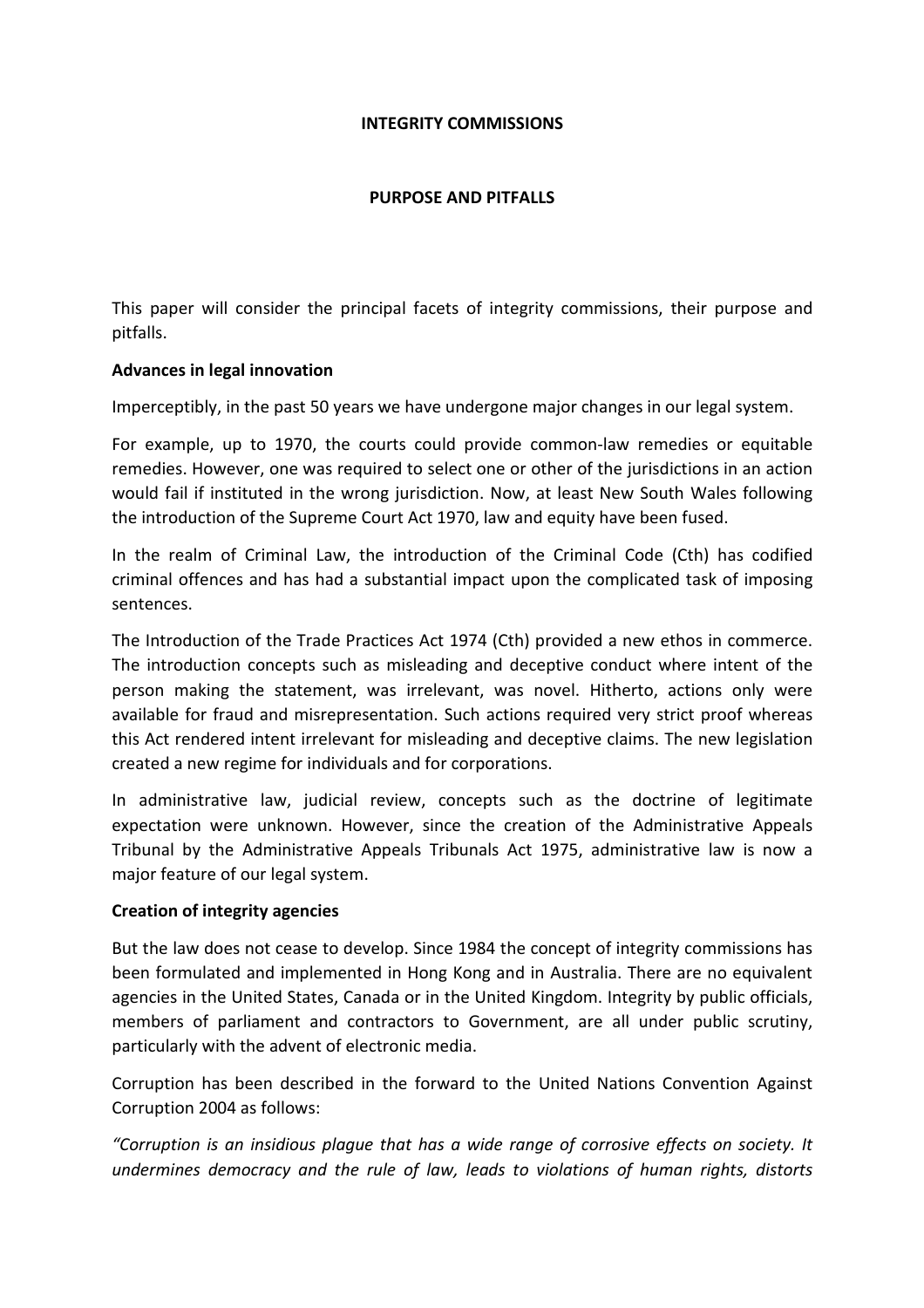markets, erodes the quality-of-life and allows organised crime, terrorism and other threats to human security to flourish".

### Common Features of existing Integrity Commissions

Common to the legislation setting up each integrity body is a definition of corruption which definition incorporates the concept of dishonesty or improper conduct in public office; a breach of code of conduct (if such code exists); misusing information obtained in carrying out duties; behaviour that could be expected to lead to a criminal offence; a conduct that involves failing to manage adequately and actual or perceived conflict of interest; a breach of public trust; the illegal unauthorised or otherwise inappropriate performance of public functions. It extends for example to collusive tendering; intentionally or recklessly providing false and misleading information in relation to various applications; misappropriating or misusing public resources; dishonesty obtaining or retaining employment or appointment as a public offer; bribery and similar conduct. It would include dishonestly using, for example, travel allowances and other allowances paid to public officials.

The work of all integrity agencies involves assessment of complaints, investigation and education of government officials and the public in understanding the meaning of corruption.

### Creation of Australian Integrity Agencies

In Australia, the New South Wales ICAC was created in 1989, followed thereafter by similar bodies in Queensland in 2001, Western Australia 2003, Tasmania in 2010, Victoria in 2011, South Australia in 2012 and the Northern Territory in 2017.

The ACT is the final Australian State or Territory jurisdiction to initiate an oversight agency.

The Select Committee of the ACT Parliament noted that all of the anticorruption bodies created in the States and Northern Territory had powers over the public sector – but not private sector; that all possess coercive powers similar to Royal Commissions; that the overriding theme in the establishment of such bodies was the restoration and maintenance of trust in Government and public administration; and all (except South Australia) were established following revelations of corruption, a perception that corruption is going unchallenged, or that there were significant gaps within the existing integrity framework.

### Purposes

It is convenient, by way of example, to refer to the Integrity Commission, ACT, as it is the most recent State or Territory Integrity Commission to be created in Australia.

The Integrity Commission Act, 2018 (ACT), provides an insight of the purpose of integrity agencies. Section 6 of that Act provides the objectives as:-

- a. Providing for the identification, investigation and exposure of corrupt conduct; and
- b. Providing for the commission to prioritise the investigation and exposure of serious corrupt conduct and systemic corrupt conduct; and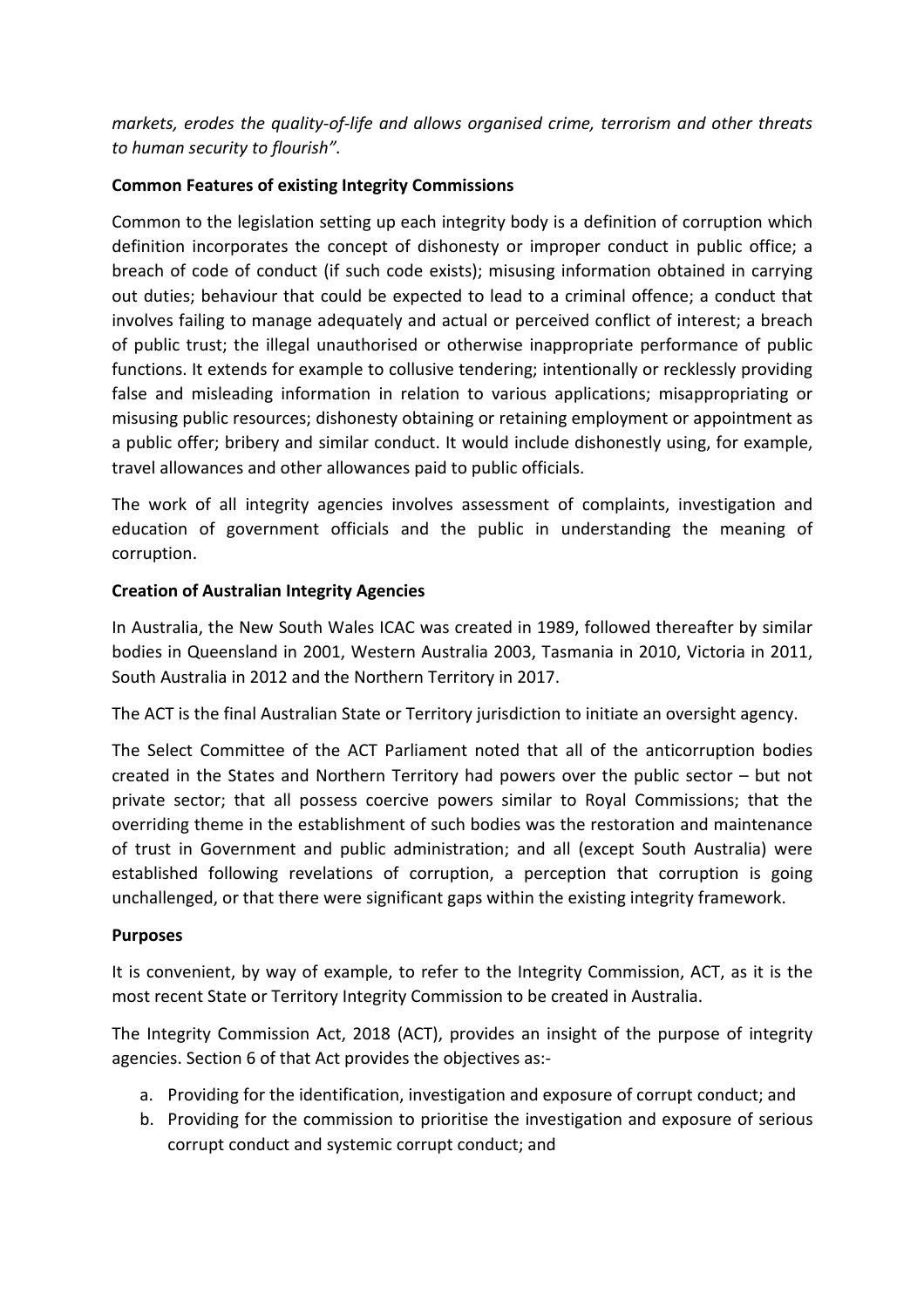- c. Achieving a balance between the public interest in exposing corruption in public administration and the public interest in avoiding undie prejudice to a person's reputation; and
- d. Assisting in the prevention of corrupt conduct; and
- e. Co-operating with other integrity bodies; and
- f. Educating public officials and the community about the detrimental effects of corrupt conduct on public administration and the community and the ways in which corrupt conduct can be prevented; and
- g. Assisting in improving the capacity of the public sector to prevent corrupt conduct.

## Corruption

The definition of corruption is contained in section 9 of the act and is similar to that contained in legislation establishing similar integrity agencies. The definition includes conduct that could constitute a criminal offence; a serious disciplinary offence; constitute reasonable grounds for dismissing, dispensing with the services of a public official; conduct by a public official it constitutes the exercise of functions in a way that was not honest nor impartial; a breach of public trust; misusing information; conduct that adversely affects either directly or indirectly the honest or impartial exercise of functions by a public official or a public sector entity. It extends to conduct involves collusive tendering; fraud, dishonestly obtaining or assisting in obtaining or dishonestly benefiting from the payment or application of public funds; defrauding the public revenue; fraudulently obtaining or retaining employment or appointment as a public official.

There is also a definition of systematic corrupt conduct (section 11).

### Specific considerations:

- 1. The Select Committee noted that the primary object of such a body should be the investigation, exposure and prevention of corruption and the fostering of public confidence in the integrity of the ACT Government;
- 2. That, according to some views, corruption could not be eradicated. However, the best form of mitigation of corruption lay in managing its deterrence, disruption, and detection. A former ICAC Commissioner observed of corruption :

"The investigation and exposure of corruption is an extremely difficult task. Secrecy is at the core of corrupt conduct. Few paper trails are left, and false paper trails are created. Electronic communications and continuously developing sophisticated technology are formidable means of concealing misconduct. The persons likely to be involved in large-scale corruption are usually experienced and astute and have deep pockets. They surround themselves with skilled lawyers, accountants and technical experts and are often protected politically. So, if corruption involving public office is to be fought effectively, specialist anti-corruption agencies are needed with special powers and resources".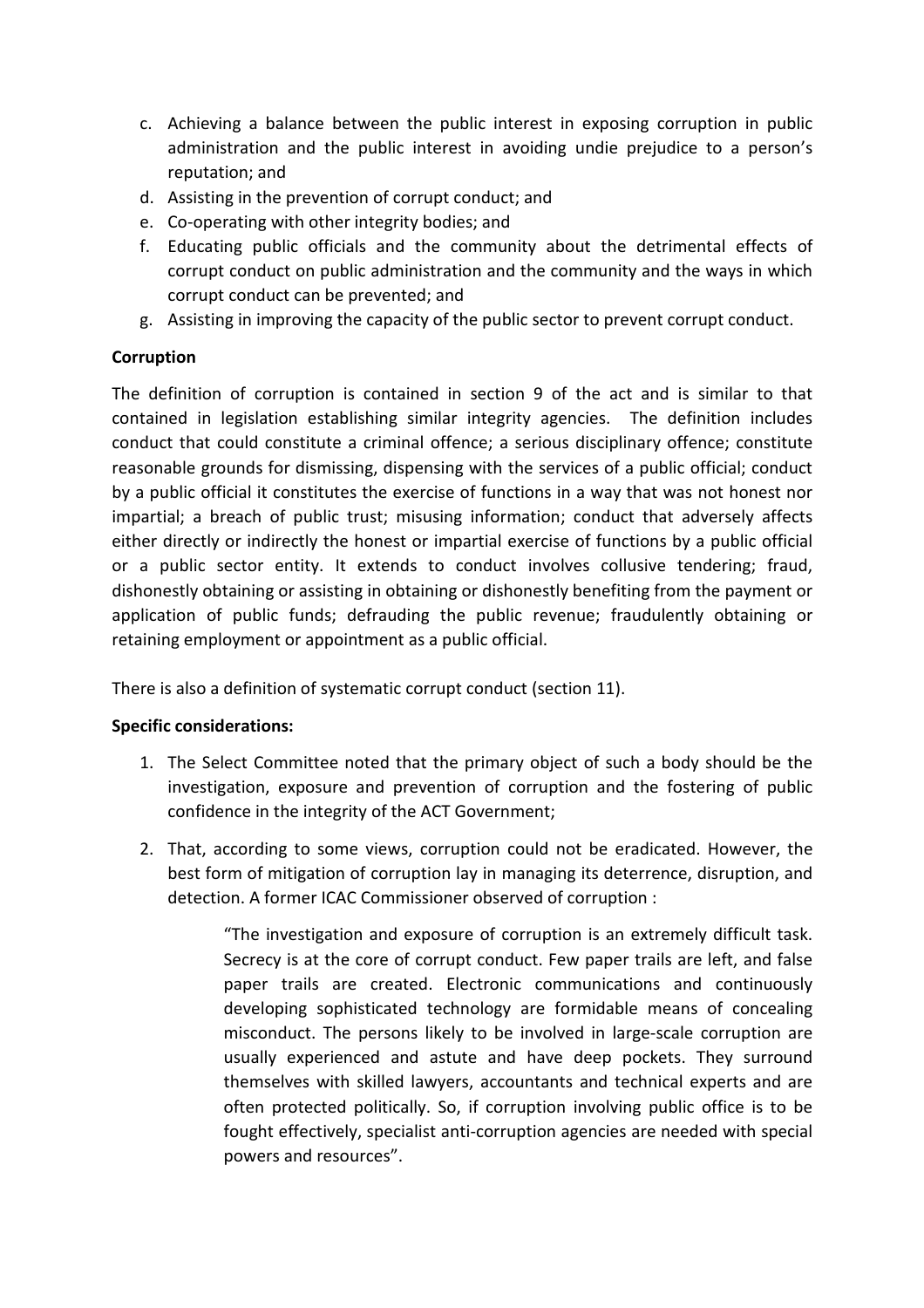- 3. Extensive powers of investigation were required to deal with 'corrupt conduct' as defined in the ICAC Act (NSW). Further, arrangements would need to be implemented to ensure that the rule of Parliamentary Privilege was not infringed.
- 4. Care was required in determining the threshold at which a commission can commence an investigation; that is, whether 'reasonable suspicion' was sufficient for this purpose. The Select Committee considered that such a concept was appropriate.
- 5. The commission should have powers for the purpose of investigating, exposing, and preventing corruption as it considers necessary. Such powers would include the ability to apply for search warrants and engage in covert tactics including surveillance, undercover agents, and other means to obtain necessary evidence. However, such measures should not become tools of entrapment.
- 6. Protocols for the determination of any complaint would be required, and a formal notification given of any decision concerning a complaint.
- 7. Issues of confidentiality to protect the safety of any person providing assistance to the commission would be required.
- 8. The proposed body should have broad responsibility as it concerns government activities and public officials, but extended to the conduct of third parties, namely private individuals, where such conduct affects public administration;

## Observations:

- 1. The Committee considered that it was necessary for the functions of the Commission to empower it to compel the production of documents or the giving of evidence which would otherwise be protected by legal professional privilege and privilege against selfincrimination.
- 2. The Commission would proceed in its investigations via an inquisitorial process and was not bound by the rules or practices of evidence.
- 3. The Commission would be empowered to make findings of fact that corruption has occurred, but that such finding is not to be taken as a finding of guilt.
- 4. The Commission would not constitute a court and could not usurp the functions of a court.
- 5. The Commissioner would not have power to make decisions of a disciplinary finding, for such a finding would transpose the Commission to a legal proceeding.
- 6. The Commission should not have power to manage a mediation program.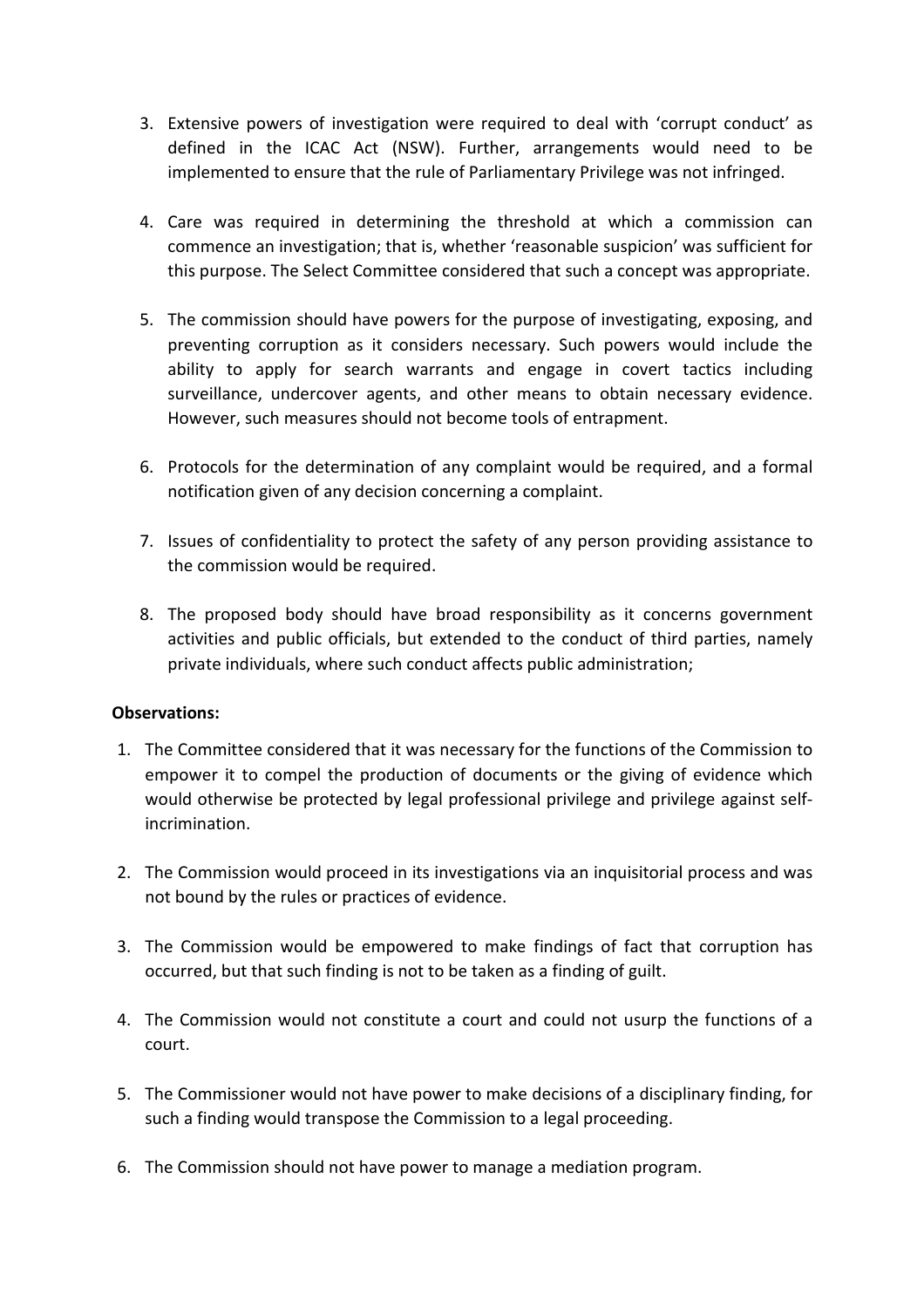### Scrutiny by courts

Two landmark decisions pose a reminder of the need for integrity bodies to observe certain basic boundaries.

In Queensland an enquiry was held into the proposed introduction of poker machines in that state. A company which manufactured gambling machines was not given notice of the intention of the CJC to make a report which affected the reputation of the manufacturer. The High Court held that as a statutory body, the CJC in preparing its report was bound by the rules of protocol fairness; that those rules had not been observed resulting in a denial of procedural fairness (Ainsworth v Criminal Justice Commission (1992) 175 CLR 564).

In Greiner v ICAC (1992) 28 NSW LR 125 the New South Wales Court of Appeal set aside a finding of the Commissioner of ICAC which found the premier had engage in corrupt conduct in arranging for a political benefit to flow to a member of the legislative assembly. The Court found that the definition of corrupt misconduct under the ICAC act required a finding the conduct would constitute or involve criminal conduct not merely corrupt conduct.

## Accountability and Independence of the Commission

The Select Committee considered that the Commission should be subject to the oversight of an Assembly Oversight Committee. The Select Committee was of the view that there should be oversight by the Inspector (the Commonwealth Ombudsman).

The Select Committee recommended that the Commission should appoint its own staff and be allocated a budget for its operations.

### The ACT Commission in operation

The ACT Integrity Commission commenced its operations on 1 December 2019. Since that time, there have been in excess of 150 complaints lodged with the Commission. The complaints raise matters which, in some cases, do not constitute 'corruption', but rather grievances in the workplace or dissatisfaction with the operation of a system. However, many are the subject of investigation.

Recently there has been discussion concerning the role of an integrity commission and whether public hearings, with the attendant potential damage to a person's reputation, should be held. In the Tasmanian model, there is no provision for public hearings.

Whilst privacy is of paramount concern, especially under the Integrity Commission Act 2018 (ACT), there is also the competing public benefit in ensuring that issues of corruption in public office are ventilated as a deterrent to others.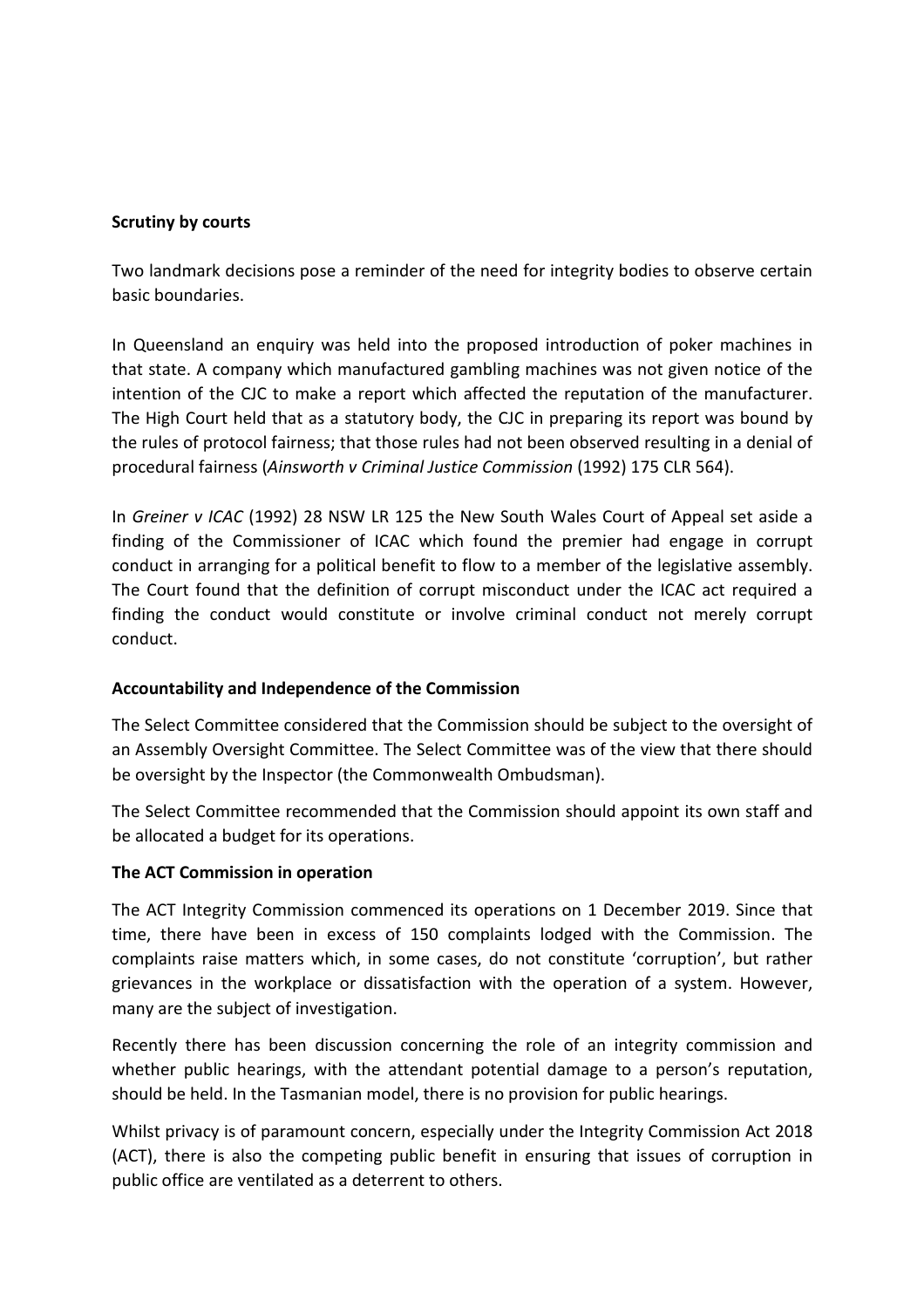The holding of a public enquiry carries risks that a person's reputationmay be damaged. However that must be considered against a competing issue, namely that the ventilation of an issue may encourage potential witnesses to come forward. It will also demonstrate that hearings are fairly conducted by an integrity commission. Further, it may afford an opportunity for a person to explain their conduct were allegations already exist in the public domain.

 The ACT Integrity Commission has prepared a policy on reputational repair damage. It is very mindful of damage that can be occasioned to a person as a result of its legitimate operation.

Further, the holding of a public hearing could potentially jeopardise a criminal trial arising out of the conduct which has been the subject of investigation and which has been exposed publicly before the Commission, at least where eight nominal trial is heard by a jury. Adverse An adverse finding by the Commission on such a matter could severely impact upon the ability of a person adversely named, in achieving a fair trial. It must be remembered that the Commission is not a court, yet a public pronouncement of corruption could be most damaging.

# **Safeguards**

There are a number of safeguards in the Act to protect the reputation of individuals, including, but not limited to:

- Confidentiality notices issues with Preliminary Inquiry Notices or Examination Summonses prohibit the discussion of the subject of preliminary inquiry or investigation, this limiting the number of people knowing about the investigation or individuals involved in the investigation;
- The requirement in s  $143(2)(b)$  that consideration be given to whether a public examination can be held without unreasonably infringing a person's human rights, which includes the right to privacy in s 12 of the Human Rights Act 2004 (ACT), which provides:

12 Privacy and Reputation Everyone has the right –

- (a) Not to have his or her privacy, family, home or correspondence interfered with unlawfully or arbitrarily; and
- (b) Not have his or her reputation unlawfully attacked.
- The requirement in s 144 of the act that the Commission notify the Inspector of the intention to hold a public examination, and the reasons why it is deemed necessary. It should be noted that the Tasmanian Integrity Commission has no power to conduct public hearings;
- The right of a person appearing before the Commission to have a legal representative (s 152);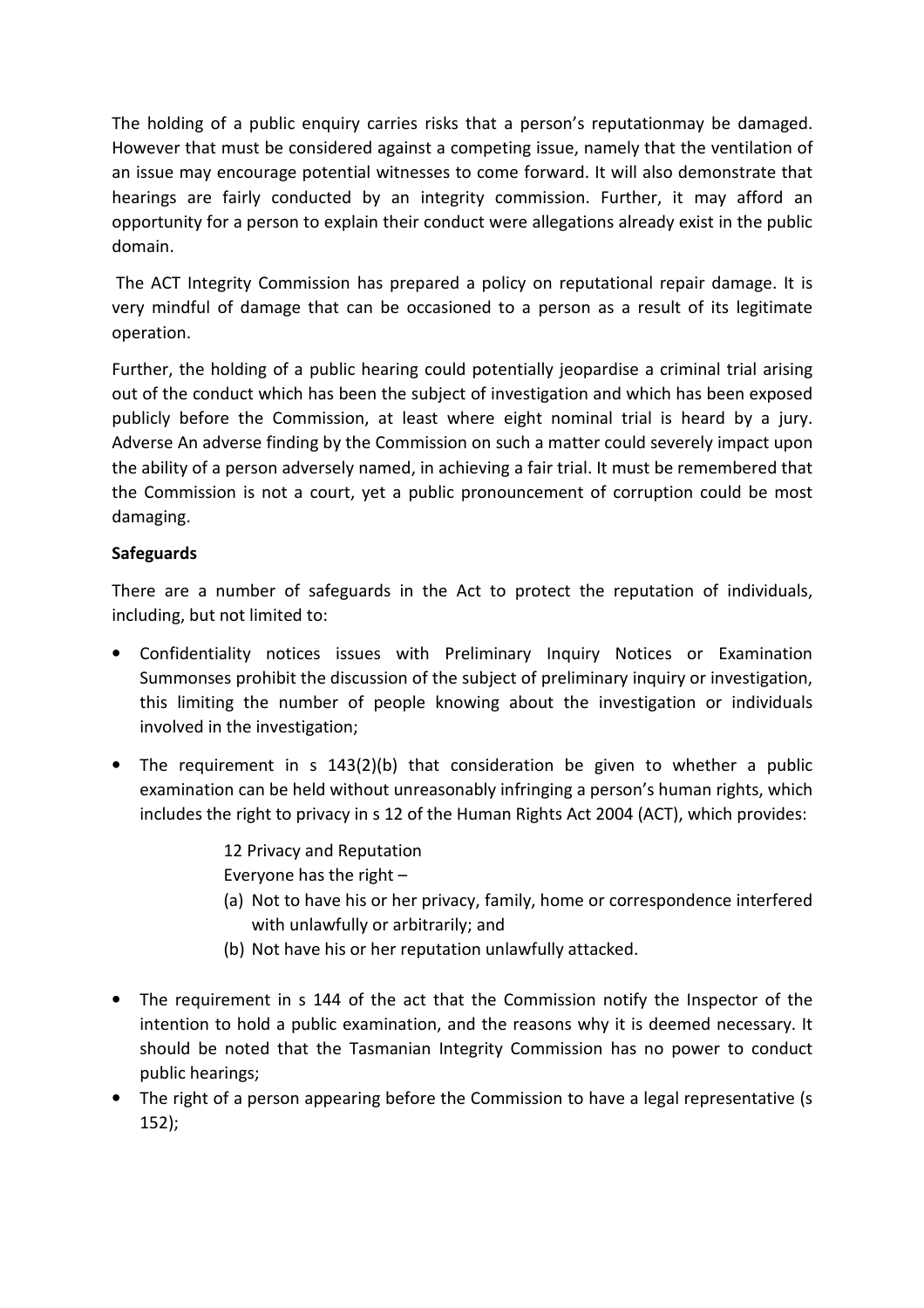- The requirement of the Commission to tell a witness of their rights and obligations as stated in s 148(3). This ensures a witness knows that they are likely to be questioned about, and their legal representative may seek a suppression order;
- The ability of the Commission to issue a suppression order prohibiting or restricting the publication of information or evidence given during a public examination if the Commission considers it necessary to prevent prejudice to the person's reputation (s 154(1)(a));
- The requirement the Commission develop reputational repair protocols (s 204) to account for certain information being included in an investigation report, special report or commission annual report.
- The rules of natural justice and procedural fairness are to be followed By the Commission.

## Administrative law

Since the Integrity Commission is a creature of statute, and since it is not a court, all of its actions are susceptible to supervision by administrative law. For respect of each of the sections referred to in the schedule hereto, there is scope for the operation of administrative law. Any omission to follow the statutory requirements of the Act could result in administrative law review.

The schedule identifying the critical sections in respect of which administrative law challenges may be made is attached.

### **PITFALLS**

There are several matters of concern relating to the power and jurisdiction of corruption agencies. They may be summarised as follows:

- 1. The powers invested in corruption agencies make substantial inroads into our traditional concepts of justice in the following ways:
	- compulsory attendance before an examination;
	- compulsory delivery of documents which might otherwise be privileged;
	- compulsory giving of evidence even though that evidence may incriminate;
	- compulsory delivery of personal items such as mobile telephones for the purpose of inspection and examination and obtaining information.
	- non-application of the rules of evidence
	- potential restriction on freedom of movement;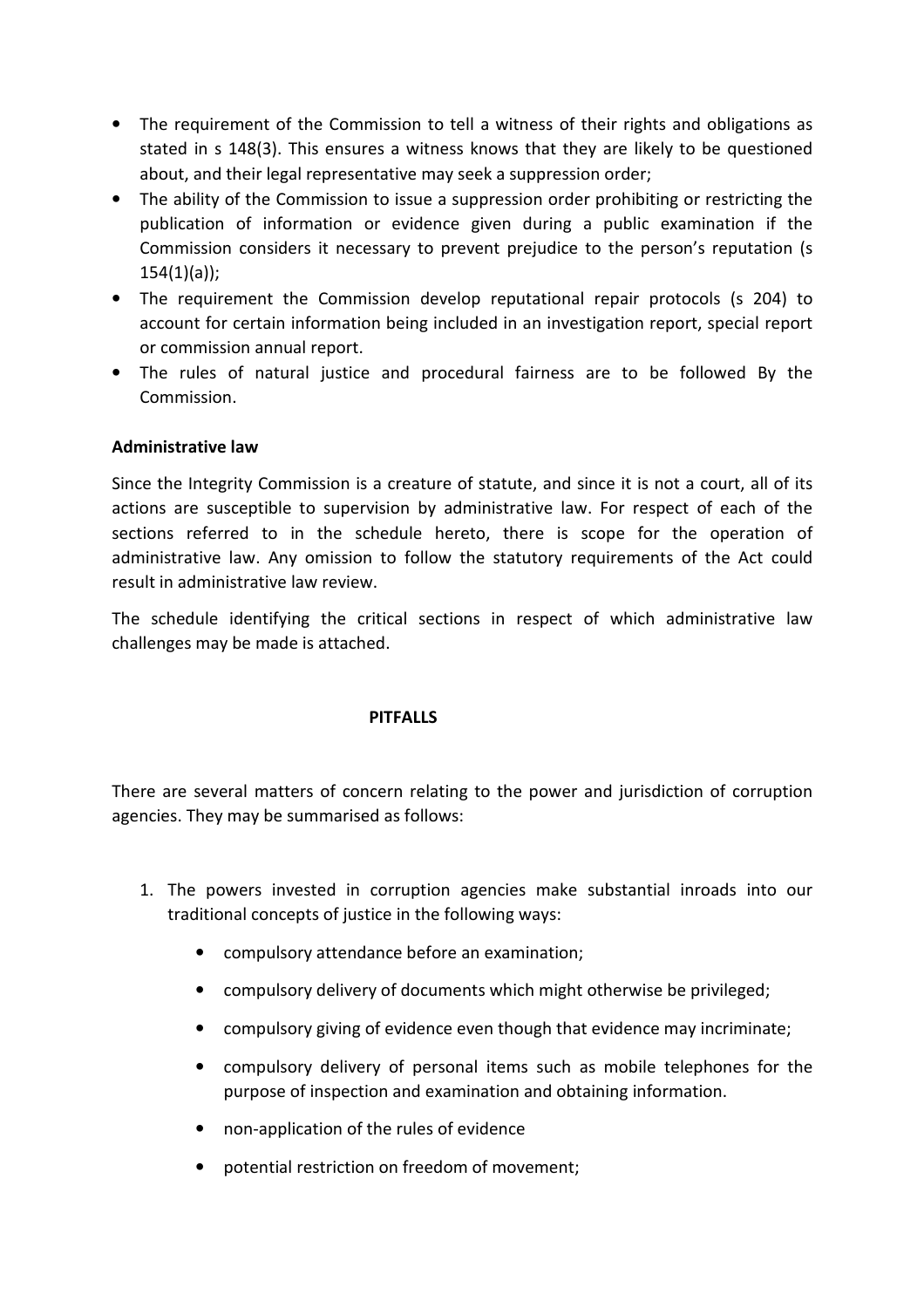- reputational damage;
- 2. There exists a real possibility that the powers bestowed upon such agencies could be used for purposes never intended. Such agencies are not courts yet wield immense power. Powers referred to above could be applied in such a manner as to cause great injustice to individuals.
- 3. Usually the head of such agencies are persons of a prior judicial experience. Without such a safeguard, powers bestowed upon others could be manipulated.
- 4. Staff of such organisations often have prosecutorial or investigative experience. Their focus could well override the safeguards by believing a crime has been committed requiring punishment: but this practice exceeds the purpose of an integrity commission whose purpose is to expose corruption.
- 5. Such agencies require careful monitoring by the oversight body and potentially, courts.

## CONCLUSION:

It has been said:

"For evil to flourish, it only requires good men to do nothing"

The ACT Parliament has laid the foundation for its Integrity Commission.

The debates of Parliament and the recommendation of the Select Committee demonstrate that the Parliament was anxious to ensure that there be put in place the best possible integrity agency model for the residents of the ACT.

The legislation is designed to ensure that a person's reputation will not be the subject of potential public ignominy unless there are sound reasons for the Commission embarking upon public hearings and public findings which might be adverse to a person.

The Integrity Commission Act 2018 embodies the most advanced features for an Integrity Commission, and achieves an appropriate balance for the rights of individuals.

We must bear in mind the observations which appear on the wall of the library of the Supreme Court of the United Kingdom. They are:

"Injustice anywhere is a threat to justice everywhere. Whatever effects one directly affects all indirectly".

In English law, where an injustice was perceived to be done, and the courts could not offer a remedy, it was open to the public to petition the British sovereign under a procedure known as Petition of Right. The motto for the inaugural Integrity Commission of the Australian Capital Territory, the words used in such a petition namely:

"Let right be done"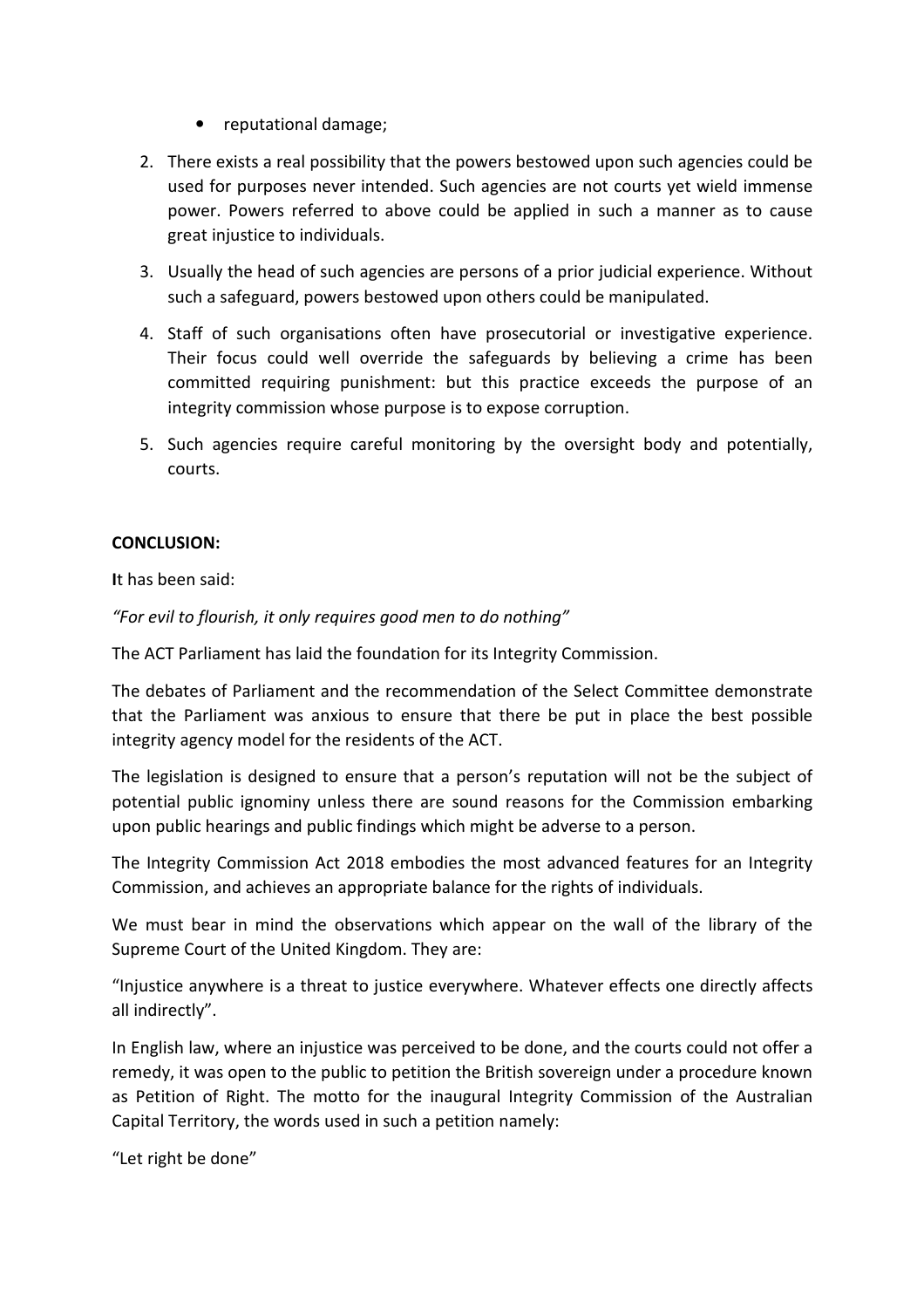I thought that those simple words would convey the true purpose of the ACT Integrity Commission.

#### Dennis Cowdroy

Inaugural Integrity Commissioner, ACT

#### The Schedule

Divisions 3.1.3: section  $69 - 71$  of the Integrity Commission act requires the commission to dismiss, refer or investigator corruption report.

Section 72: requires a complainant to be kept informed by the Commission and section 74 requires the Commission to notify an informant who is a head of a public service sector entity who has made a mandatory corruption report, to be kept informed.

Part 3.5: gives part of the Commission for entry, search and seizure. Where a claim for privilege is made in answer to a search warrant, the claim must be referred to the Supreme Court: section 128.

Section 115: an investigator in exercising his power that affect an individual must first show identity card.

Part 3.6: Commission examinations:

Section 142(1)(a) requires the Commission to comply with the rules of natural justice and procedural fairness.

Section 142(2): the Commission must make guidelines about the conduct of examinations described as the "examination conduct guidelines" which are a notifiable instrument (section 142(3)).

Section 143: the Commission may hold examinations in public or in private and the commission must decide whether it is the public interest to do so: section 143(2).

Section 144: the Commission must notify the inspector of a public examination by giving not less than seven days' notice.

Section 146: The Commission may give directions about the people who may be present during an examination or part of an examination or who must not be present at such an examination: section 146(1) and (2).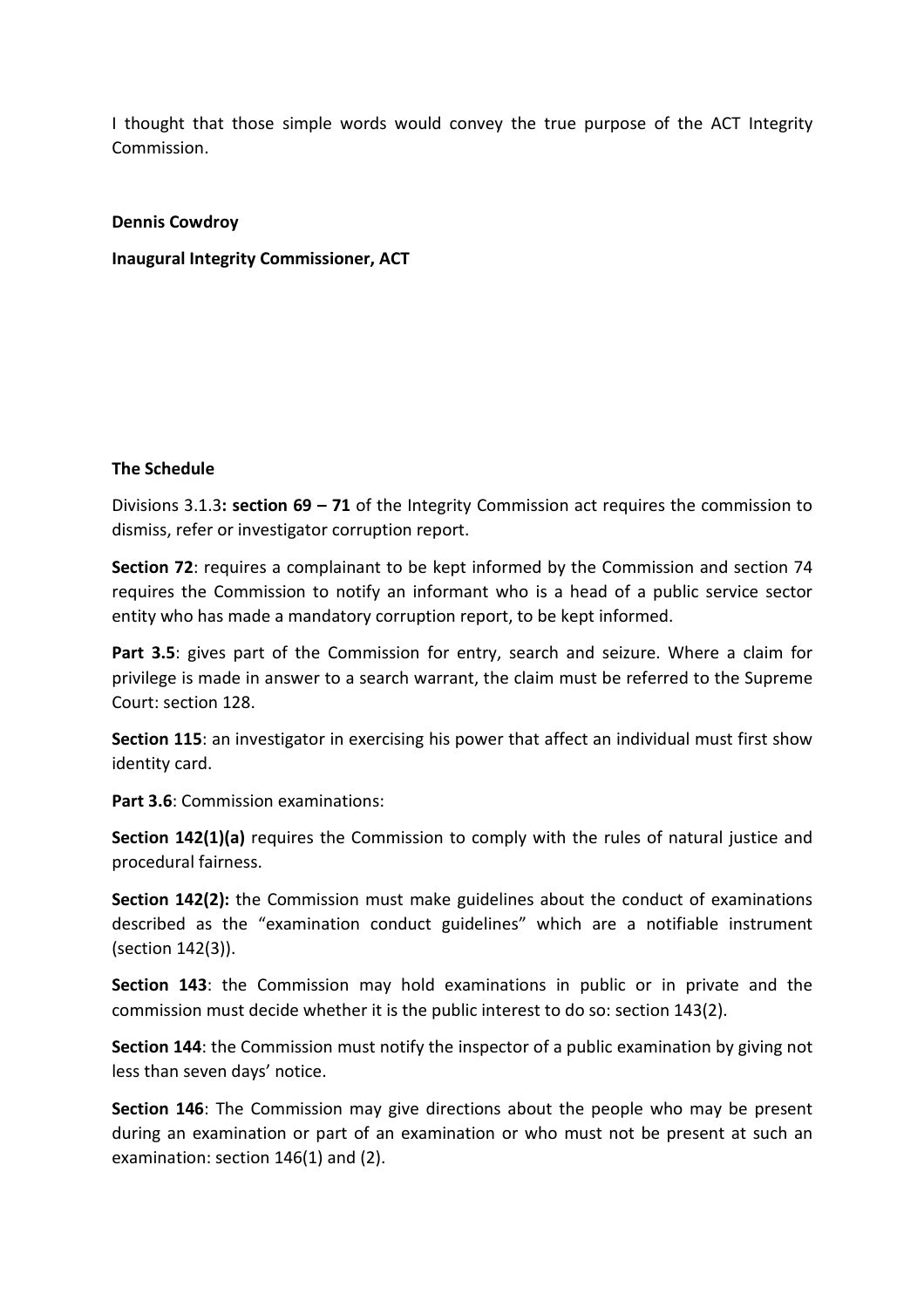Section 146(a): a direction must not prevent the presence, when evidence is being taken of an examination of a lawyer representing the person attending in accordance with an examination summons.

Section 147: power to issue an examination summons: the Commission may, if it is satisfied that it is reasonable to do so, issue a summons to a person requiring a person to attend at a stated time and place to appear before the commission to give evidence or produce documents: section 147(1).

In deciding whether to issue the examination summons the commission must have regard to whether the production of the document is necessary for the investigation; whether it is reasonable practicable to obtain information in any other way…: See section 147(2)(a) – (e).

### Examination summons – section 150

This section empowers a commission to attend or otherwise comply with an examination summons. The summons must be served seven days before the date of the attendance: section 150(1).

If it cannot be served personally, the Commission may apply to the Supreme Court for an order the summons be served in another way.

### Legal representation:

Section 152(1) provides that a witness may be represented at an examination by a lawyer.

### Suppression orders:

Section 154 provides that the Commission may issue a suppression order prohibiting or restricting publication of any information or evidence given during a public examination.

### Criminal offence:

Section 155 renders it a criminal offence if a suppression order is contravened.

### Arrest warrant

The Commission may apply to a magistrate for the issue a warrant to arrest a person if the commission believes on that the person has been given an examination summons and has failed to appear: see section 159(1).

A magistrate may issue arrest warrant if satisfied of these requirements and also that reasonably practicable steps have been taken to contact the person; and that the issue of a warrant is in the interests of justice: section 159(2).

Section 159(3): contains the considerations that must be taken into consideration in determining whether it is in the interests of justice to issue an arrest warrant.

### Failure to appear:

Section 160: describes a procedure where a witness fails to appear after the issue a warrant.

### Division 3.6.2: Examinations – privilege